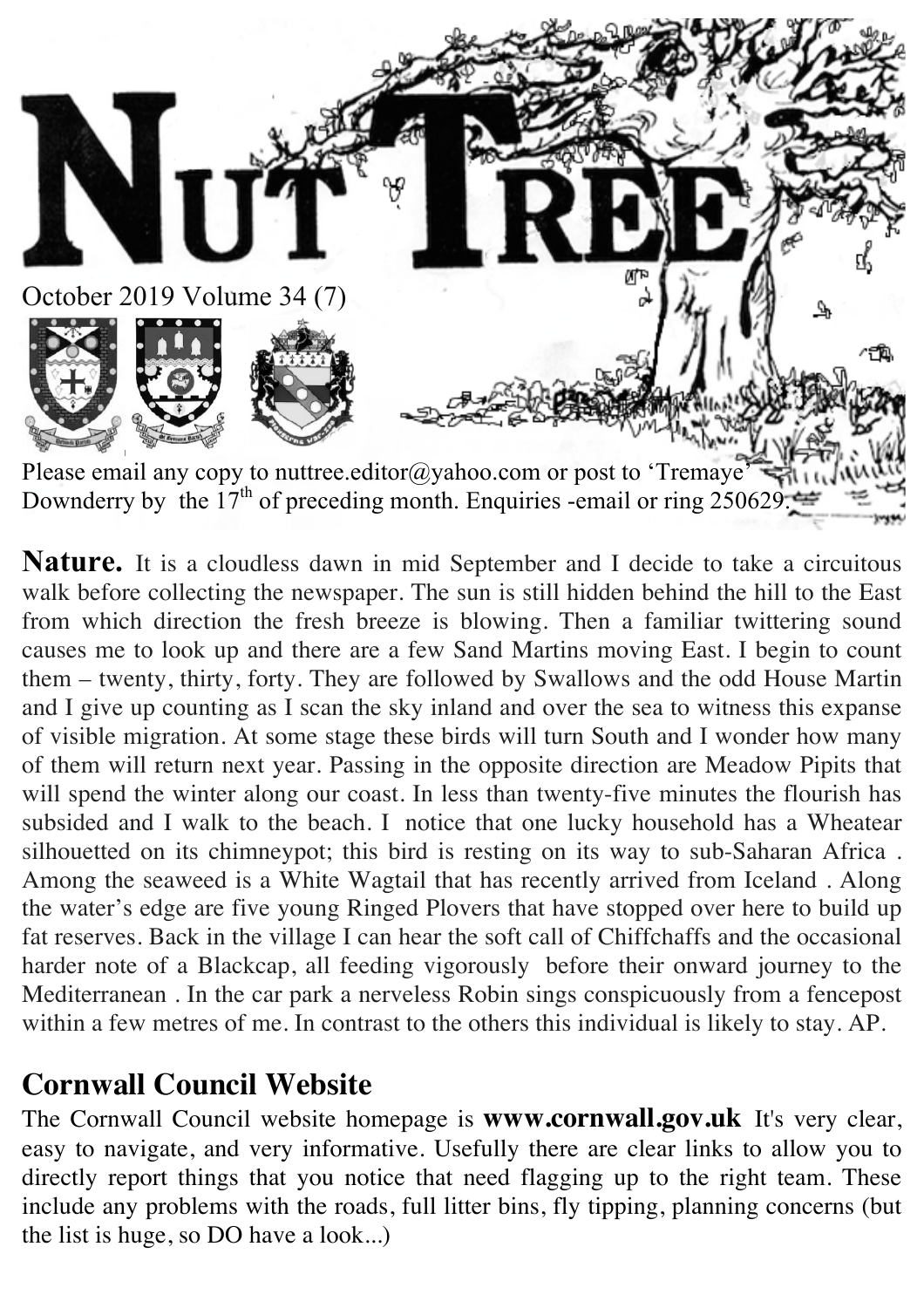**From the Parishes - St Germans** Parish Council has agreement to renew the leases for Millennium Garden and Tideford Play Park. This means that renovations at Tideford will take place. If you have any ideas for new equipment please let us know via the website or any other method. We are going to take over the red phone box by the bridge in St Germans. Current suggestions for a defibrillator and book exchange look favourite unless you have a better idea. The Council has £5,500 of cash from the Solar Farm at Trequite to spend locally. If you have any suggestions let us know. We now have a representative on the Plastic Reduction Group to bring ideas forward as to how the Parish can help reduce plastic use. The Parish website now has a link directly to Cornwall Council's website for reporting issues like fly tipping, dog fouling, missed bin collections etc. We can all agree that villages were not designed for big articulated vehicles. We also know that population is increasing and car ownership is increasing even faster than house building. The Parish Council has taken all of the comments and suggestions made forward and we have had discussions with Highways England, Cornwall Highways and Cormac. Some of the suggestions have already been actioned, like white line and road markings renewed. Some are already paid for and awaiting installation before the end of the year, like the vehicle activated signs for Polbathic.

Some are to be further investigated by experts, like how to make the shop/pub exit safer in St Germans. Some are technically not possible like expanding the crossing reservation in Polbathic which was ruled out as the road is not wide enough to permit it. Residents parking permits are considered uneconomic in smaller villages and Cornwall Council will not support them. At the next St Germans Parish Council meeting a small number of possibilities for further investigation will be agreed. It is likely that a lower speed limit for the whole village of St Germans will be investigated as it seems to provide a safer environment for all users and can be done with a minimal intrusion so the phrase "20 is plenty" may become familiar to you all. The reasoning behind this is better explained on the website, but you are four times likely to die as a pedestrian when hit by a car at 30 mph than a car at 20 mph. That is hard to argue against.

The next meeting is  $30<sup>th</sup>$  September at 7.00pm at the Eliot Hall, St Germans

**Deviock** Parish Council Meeting: 10<sup>th</sup> October 2019, 7.30pm at Downderry Methodist Church. Planning Committee Meeting: 24th October 2019, 6.30pm (if required).

Finance & General Purposes Committee Meeting: 24th October 2019, immediately after the Planning Committee meeting.

DOWNDERRY MEMORIAL GARDENS -A group of gardening volunteers meet once a month on Saturday mornings 10am–12 noon to help maintain and improve these gardens, which are a great local asset. Please come along and join the last gardening morning in 2019 on 12th October.

DEVIOCK PARISH COUNCIL LOAN FUND - The Council provides interest-free loans (up to £1,000) to local organisations for specific projects (subject to terms and conditions). Please contact the Clerk or one of the Councillors if your organisation thinks it could benefit from this service.The DEVIOCK PARISH OFFICE is located at: The Vestry, St. Nicolas Church, Main Road, Downderry PL11 3LETel. (01503) 250052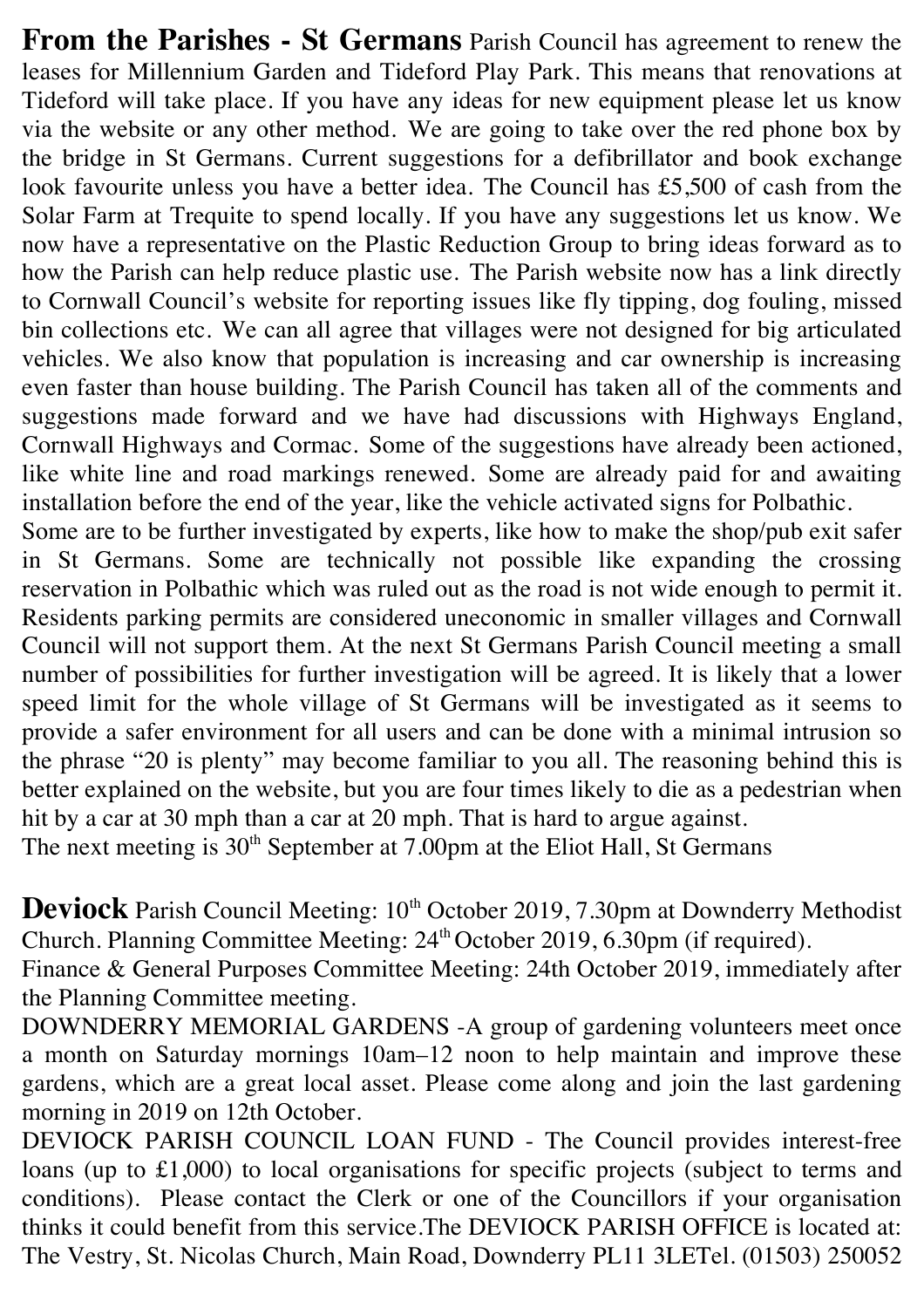(Wed and Thurs afternoons) / Email: clerk.deviockpc@btinternet.com (Mon-Fri) OPENING HOURS: Tuesdays: 1pm–2pm (Church Hall, Hessenford) Wednesdays: 2pm–4pm (The Vestry, Downderry) Thursdays: 1pm–3pm (The Vestry, Downderry) www.deviockparish.org.uk (Agendas and Minutes are available). Karen Pugh (Clerk)

# **Deviock Parish Neighbourhood Plan Update**

Don't forget that the public consultation on the draft plan is open until the 7th October. You can download the plan online at www.deviockneighbourhoodplan.co.uk or come and read a hard copy at the parish office during opening hours in either Hessenford or Downderry. We also have our last open meeting for this consultation in the Zone, Downderry on October 3rd at 7.30. Thank you to the many people who have already downloaded the plan, the comments received so far and your interest and questions at the open events in September at Downderry and Hessenford. After the consultation period closes, all comments will be discussed and considered by the steering team, and the draft plan altered accordingly, so your points of view really do matter! When changes have been made, you will have ample opportunity to look at the final version. We will be holding more public events during this time - so please watch this space!

## **From Cornwall - Jesse Foot**

At last month's Full Council meeting, I proposed a motion calling on central government to consider Cornwall as a pilot area for the use of Remote Voting for Councillors. This would encourage inclusion, reduce costs, reduce environmental impact, and provide another way to engage in local democracy. Unfortunately, the motion was lost by one vote. However, more than a third of Councillors were no longer in the chamber as they had already left the meeting. This absence of elected officials at required meetings



is disheartening and reminds me of another situation where elected officials should be attending but are not - also very disheartening - especially considering our current state of political affairs. The trick or treat of Halloween 2019 will soon be revealed and while I feel a trick awaits, I am hoping for a treat. Whatever happens on 31st October, may I encourage one and all to remember that we are not separate from one another but interdependent beings whose very existence is deeply rooted with everyone and everything around us. And we need to better connect with our community and environment to help develop our mostly lost and much needed sense of compassion, understanding, respect and interconnectedness. Why not connect at Kalan Gwav our Cornish Halloween celebration? Kalan Gwav or St Allan's Day, dates back to the 6th Century in Kernow and marked the beginning of winter. Apples, fireworks, scarecrows, and community fun awaits at Warfelton Terrace in Saltash on November 2nd this year. Interact with and enjoy the community around you. Beware of tricks, be thankful for treats, remember that you are an essential, valuable part of it all, and yes...every vote counts! Gwella, Jesse Foot - eMail: jesse.foot@cornwallcouncillors.org.uk - Tel: 07449372274"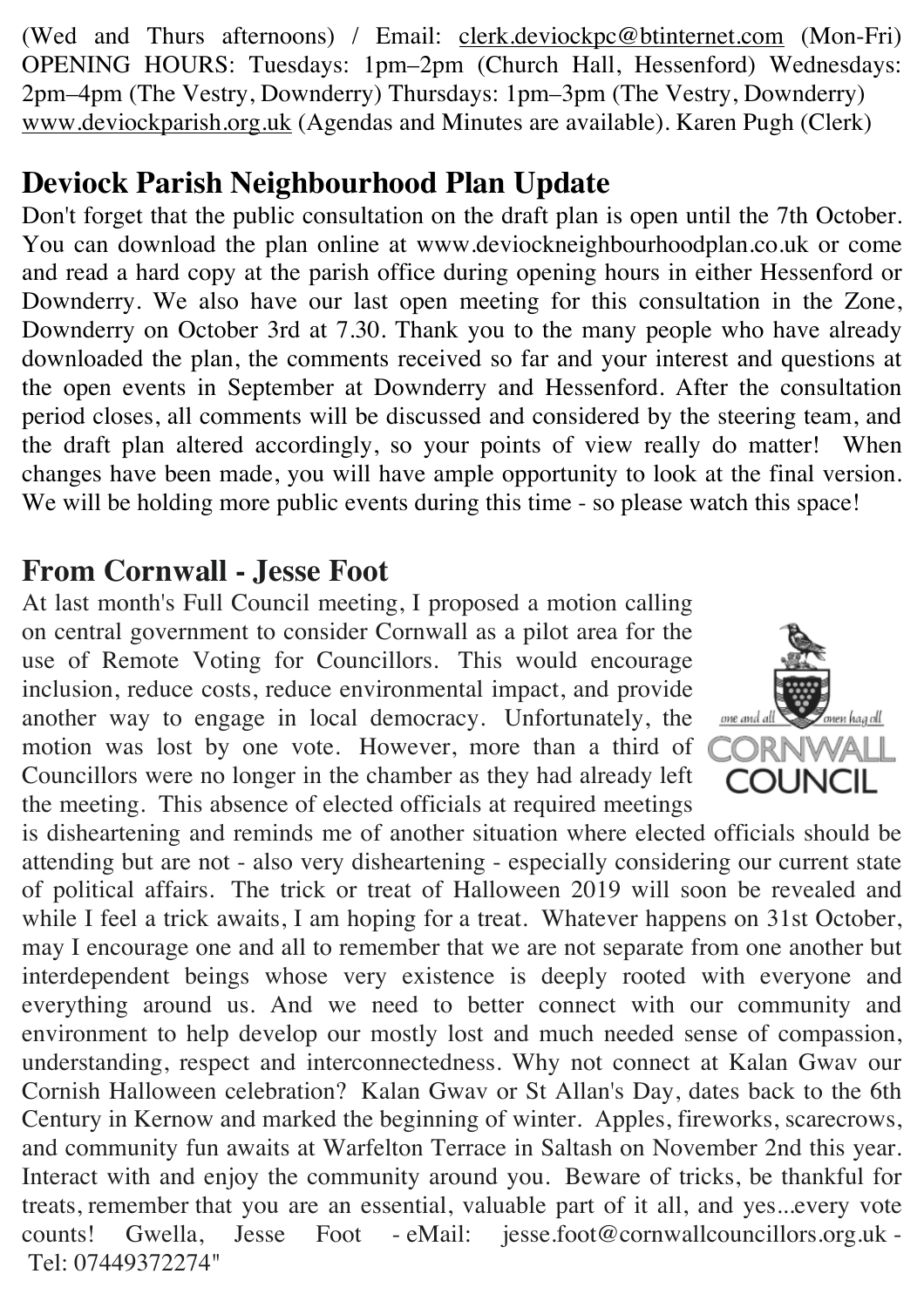#### **Simple ways to save the planet**

As the evenings are drawing in, it seems the perfect time to do creative indoor things. It also is a time of contemplation. I used to slightly dread the Christmas season; so much waste and expense seems to be generated in the desire to be generous and have a

perfect time. I've now realised there is a positive way of approaching the gifting season, that is fun and creative. We now put a limit on spend and either make presents or buy almost exclusively second hand. This might seem a tall order, which is why this article comes in the October issue, as now is the time to start looking in charity shops. We gave and received some fabulous gifts; homemade truffles in cut glass dishes, handmade cushions, and a particular favourite - the somewhat cut throat game of Exploding Kittens. (Now that was a fine charity shop find!). Another favourite gift has been seeds. Simply put your dried seed heads in a paper bag and let the seeds work their way out. Honesty, Sweet William, wallflowers and poppies are all good for pollinators and easy to grow from seed. It's also time to plant yellow rattle seed in grassy patches to create a wildflower meadow next year. Yellow rattle weakens the grasses to allow native wildflower species to flourish. This time of mellowness is also the best for eating local. The apple harvest is excellent this year, and marrows and squashes all grow well in this country. A good use of marrow is to stuff it with vegetables and couscous, flavoured with herbs and a stock cube, then bake it in a moderate oven. Delicious.

#### **St Germans Priory**

ST GERMANS PRIORY TRUST A.G.M.at ST GERMANS PRIORY CHURCH. MONDAY 14th OCTOBER 2019. 7.00pm. The Trust is responsible for the repair and maintenance of this beautiful building, ensuring it remains open for visitors, events and



services. This is an open meeting, everyone is invited to come along CHAIRMAN. DR RICHARD LAUGHARNE will give a short talk about the progress the Trust has made and outline plans for the future. There will be an opportunity to put forward ideas for events and use of the Priory. Light refreshments will be served.

#### **CHURCH GROUNDS COMMUNITY CLEAR UP.** SATURDAY 19th OCT

9.00am -12.30pm. The Church grounds in St. Germans are becoming overgrown and in need of a tidy up. Please come along with your family, friends and garden tools to help tidy the Church grounds. Hot drinks and other refreshments will be provided in the Church during the morning. If you can help at any other time please ring 07967507258.

## **Polbathic Hall**

We are having an evening with the Reflections Choir on November 2nd, 7 for 7.30,. Tickets £6. Includes a light supper with Tea and Coffee or Bring your own tipple. Tickets on sale at St. Germans Community Shop and from members of the Committee or you can ring Dawn on 230 412. Come and have an enjoyable evening. See you there!

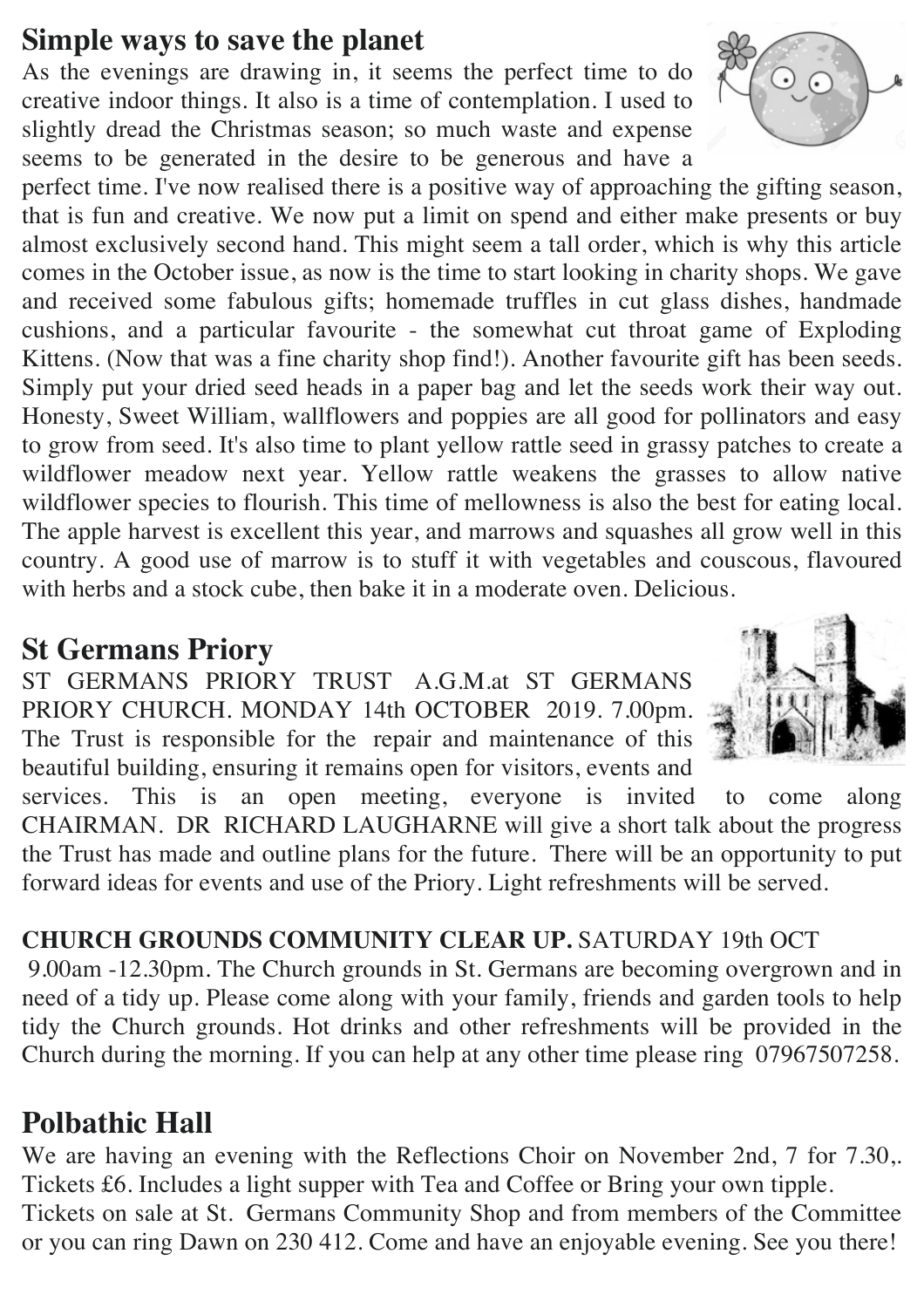## **Cornwall Hospice Care**

Our next Baked Potato Lunch will take place on THURSDAY 10TH OCTOBER. 11.30am-1pm £5 Hope to see you all there.



#### **Seaton Butterfly Garden**,

Our next working party is Monday 14th October, anyone who can turn up and lend a hand will be warmly welcomed. The railings at the front have been repaired by Cormac, so it's not looking so unloved from the countryside park, The garden itself, is looking better than it has for a long time, and we have planted some more shrubs, plants, and also have a "bug hotel" in the corner. We have great plans, but need a few more willing hands to help us on our way. If you want to give me a call, 250293 Heather.

#### **Eliot Hall - CARMEN & MIMI - SMILE**

ELIOT HALL, ST GERMANS, PL12 5NL, SATURDAY OCTOBER 5TH 7.30pm (doors and bar open at 7pm) Carmen & Mimi are singing duo Simone Hellier and Jenny Oldfield, supported by performer Ben Oldfield (Cube Theatre) and musician Peter Thomson. Smile is a poignant Chaplinesque comedy set in a somewhere and nowhere world, looking at various stages of life, romance, parenthood and mortality. It blends charming physical comedy with sublime singing – you can expect to hear Puccini, Verdi and Mozart, alongside jazz standards and popular songs from the twentieth century. Tickets available from the Carn to Cove Box Office 01726 879500 Online at www.carntocove.co.uk And from St Germans Community Shop PL12 5NR Adults £9 Child £7 Family £25 Please buy your tickets in advance to avoid

disappointment - the hall has a limited capacity!

#### **Hessenford WI**

Vice President Marie welcomed Jane Butcher who had come to talk to us about spinning. She ha she brought pieces of washed wool for us to handle and draw out the fibres. We also had the opportunity to use a drop spindle and some members also tried their hand at the spinning wheel. As an aside it was interesting to chat with Jane as she had lived in Hessenford as a child and some members could remember her family back to her grandparents. A fascinating evening. In August many of us had enjoyed a walk in Cardinham Woods, so much so we have decided to make a walk a regular extra activity. Our next meeting on 1st October is a members' meeting with President Jackie Holland showing us how to make cards. Rose Gething

theWI

**Downderry WI** Our Wine tasting Evening is on Saturday 12th Oct at Downderry and Seaton Village Hall. Doors open at 7pm for 7.30 start, Tickets are £8 and available from Summick Different or Martine Dummett, Talvan, Brenton Road, Downderry. Please bring 2 wine glasses per person.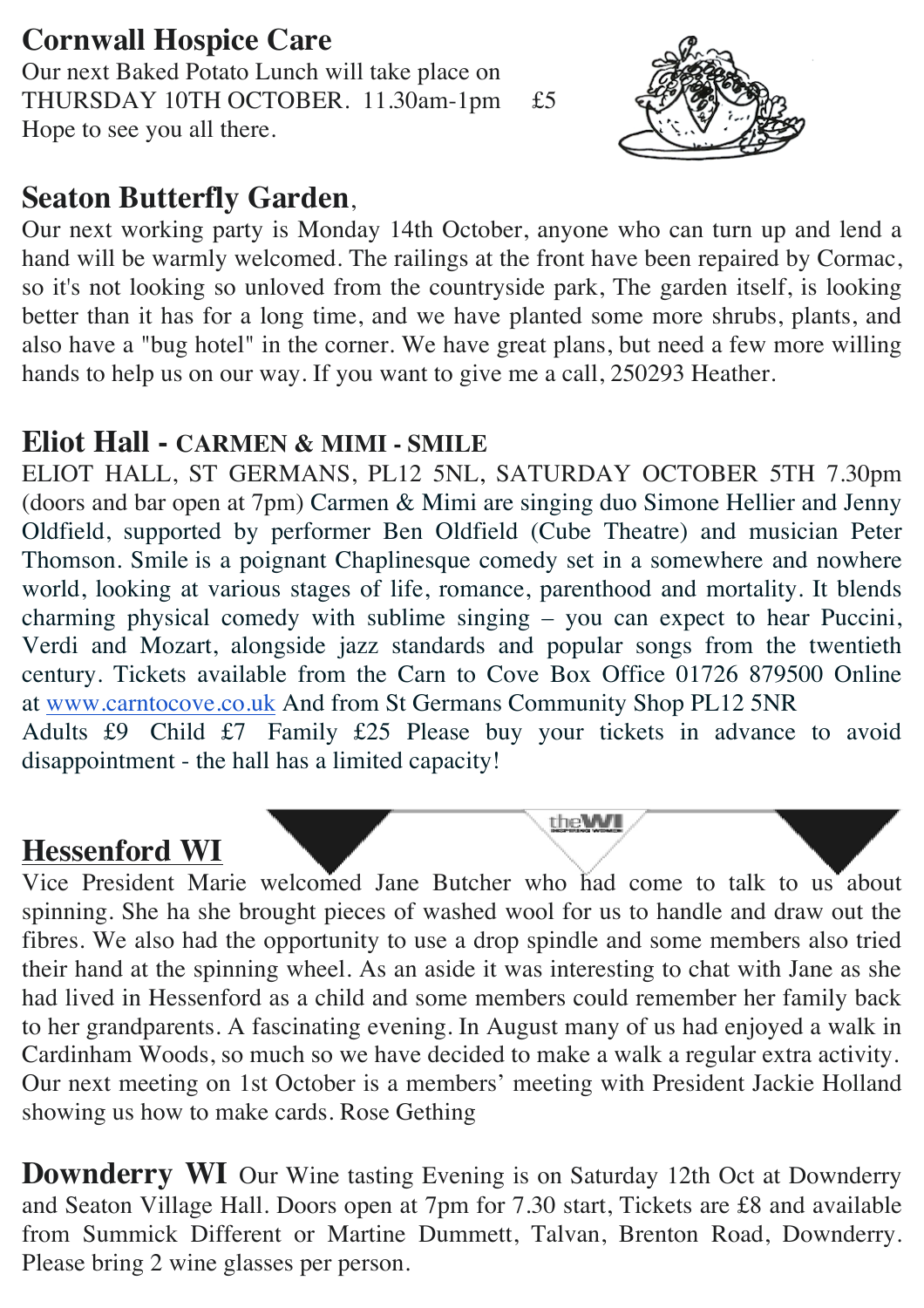## **Halloween Party, 2nd November**

Tickets are available for a Halloween Night with Rocksea Band and scary dance special featuring Grace's Ghouls. Costumes required and prize for the scariest! The Downderry and Seaton Village Hall doors open at 7.00pm when you can try a glass of spooky punch cocktail, if you dare! Tickets cost £10 (Age 16+) which includes a finger buffet. There will be a bar available but bring your own spirits and mixers. The Charity raffle is in aid of the RLNI and donated raffle prizes are welcome. You can reserve your tickets @ www.eddystoneview.co.uk or buy them from Summink Different in Downderry.

#### **St Germans Thursday Club**

The flower-arranging demonstration on 12th Sept was well attended. Many thanks to Marie Bersey for the capodimonte porcelain flowers, which looked very real and alive, until we saw them up close. She also made a beautiful floral arrangement in a basket, which amazingly started as a colourful armful of varied flowers gathered from her garden, then transformed into the most harmonious and balanced display. Apologies from a few members who are ill, and we gained two new members. On 10th October we will have our annual day-trip to Wadebridge and the Trelawney Garden Centre. We will be using the Saltash Hopper Bus, leaving from the triangle (and other points as requested) at 9:30 am. It's a popular outing, but we may have a few seats available. Priority to members, of course. Bookings - Trish Gregory at 230697. On Oct 24th we will have a musical afternoon with Tony Bowditch, in the Eliot Hall - 2:30 pm onwards, with refreshments and raffle available. Always enjoyed! At this point in the year, we ask all members, and those thinking of joining us, to consider what outings, speakers and activities they would like on our programme for 2020. We will be discussing this during the forthcoming meetings. Chairperson - Brenda Crago 01752- 851199 Report by Sue Cousins - 01503-230106

#### **St Germans & District Garden Club**



 We got off to a very successful Autumn in September with a talk from Christopher Bailes on 'Hardy Orchids'. He has worked at Kew and at RHS Rosemoor and gave a beautifully illustrated and knowledgeable talk with many handy tips on the sorts of orchids we could grow outside in our gardens for a wonderful display. Our meeting this month is the AGM on Wednesday  $16<sup>th</sup>$  October at 7.30pm in the Eliot Hall which will be followed as usual by wine and cheese. A gentle reminder to members that the Table Top Sale is coming up in November so start looking out plants etc to contribute to our table please.

**Thanks from Mike** - Special thank you to Mick Crutchley and Richard Broad for the sterling job doing the bar and food at my party. Thanks also to everybody who attended and contributed, and helped raise 467.30 for cancer research.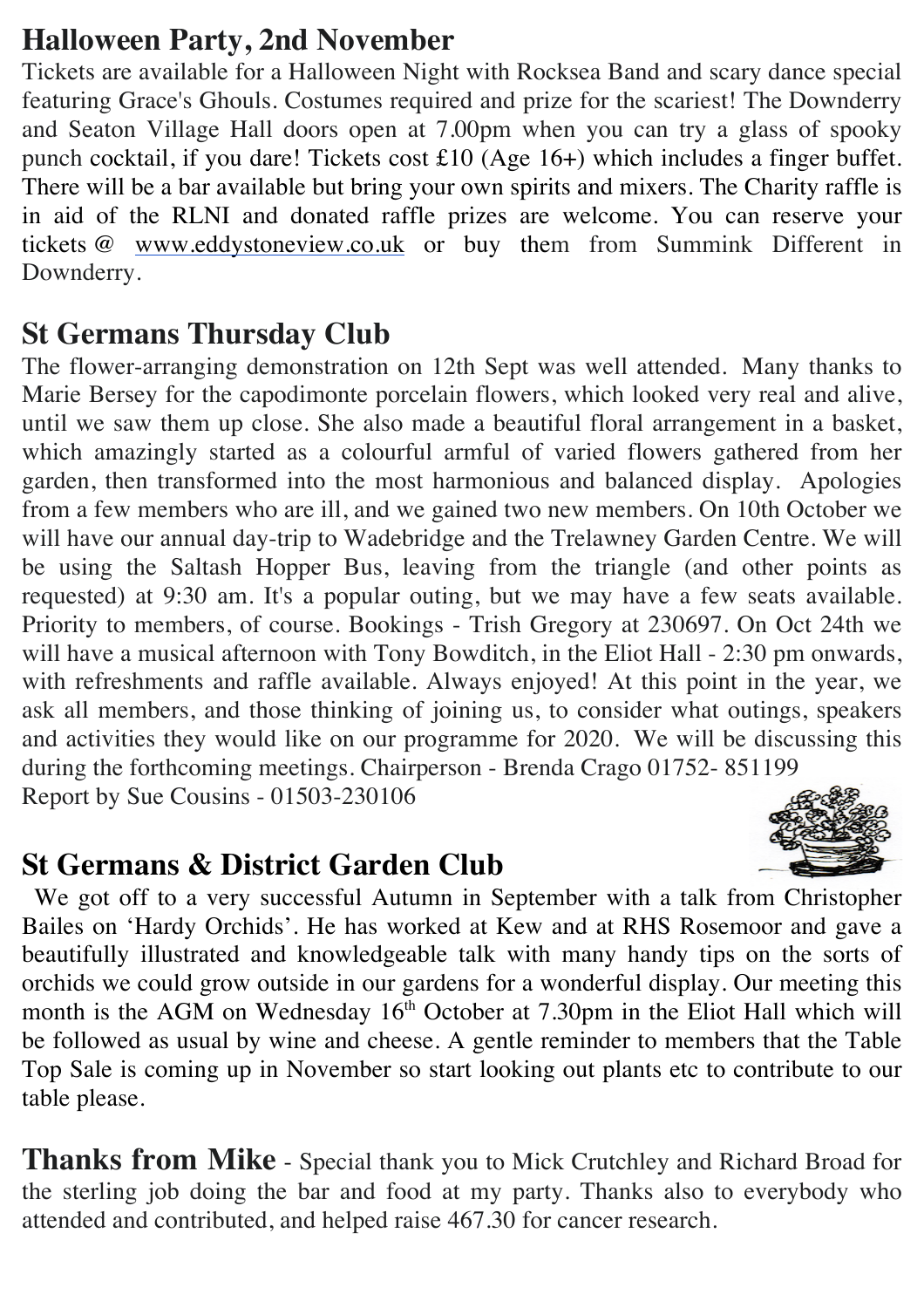# **Downderry and Seaton Village Hall**



**Coffee Morning Tuesday 1st October:** Pop in for a chat and enjoy tea or

coffee and a Croissant at our next regular Coffee Morning. Doors open at 10.00am until 12 noon and it only costs £1 each. There will be a Bric-a-Brac and Book Stall and Raffle Tickets for that mornings draw. - **Autumn Plant Sale & Coffee Morning Saturday 5th October:** It's time to start planning your garden so it will be full of colour during the Autumn and Winter. There will be lots to choose from at our Autumn Plant Sale from 10am to 12 noon. You can also enjoy a biscuit with a drink of tea or coffee while you decide what to buy. - **Indoor Car Boot Sale Sunday 6th October:** Now is your chance to have a tidy out and make some money in time for Christmas. To book a table please go to our website (www.downderryandseatonvillagehall.co.uk), telephone Keith Smith on 01503 25041, or just turn up on the day from 9.00am. Doors will open for buyers from 10.00am to 2.30pm. There will be Bacon and Egg Butties and drinks on sale. - **Craft Fair Sunday 20th October:** Summer is nearly over, so you know what that means - it's time to start planning for Christmas and pressie buying to avoid a last minute rush. So what better place to start than at the Downderry and Seaton Village Hall Craft Fair with doors open from 10am to 2.30pm. There will be a wide range of crafts for you to buy and certainly something for everyone. There will be Bacon and Egg Butties and drinks on sale.

## **No rules pumpkin competition 2019**

Hi to you all and thanks for supporting this rather intriguing endeavour. For all of you who haven't been able to take part or are new to the area. Each year as a fun item you can buy seeds to grow the biggest pumpkin no rules! You can feed, it, hypnotise it , drug it or just get it to outgrow your garden. The winner of the competition donates the seeds of the biggest pumpkin for the following year. The winner last year was Lisa with a whopping 25 kg specimen. This year looks as if it might be just as spectacular. Entrants are reminded that your self declaration should be registered with the organiser by, at the latest, 23 October 2019. Best of growing luck. Entry fees have been donated to the collection tin at the Quay Surgery, thank you all . Martin Reed

## **St Nicolas School PTA**

## **Downderry and Seaton village Firework Display**

The PTA at st Nicolas Primary School Downderry invite the community to a fireworks display on Friday 1st November at the school field. Gates open at 5.30 and there will be authentic Indian Food and wood fired Pizza for sale, plus beer and wine! Children can also get their face painted and Dance IN XS will perform a Diwali dance. The fireworks begin at 7pm. Please do not bring your own sparklers. Tickets are £5 and under 16s are free. Thanks go to our sponsors Castle Motors, C W electrical services, Doyle and Whitley Construction, Ideal Homes, KWRS roofing services, Scott Parry, S R Dean Property Maintenance, Swim 4, Whites Chimney Sweep.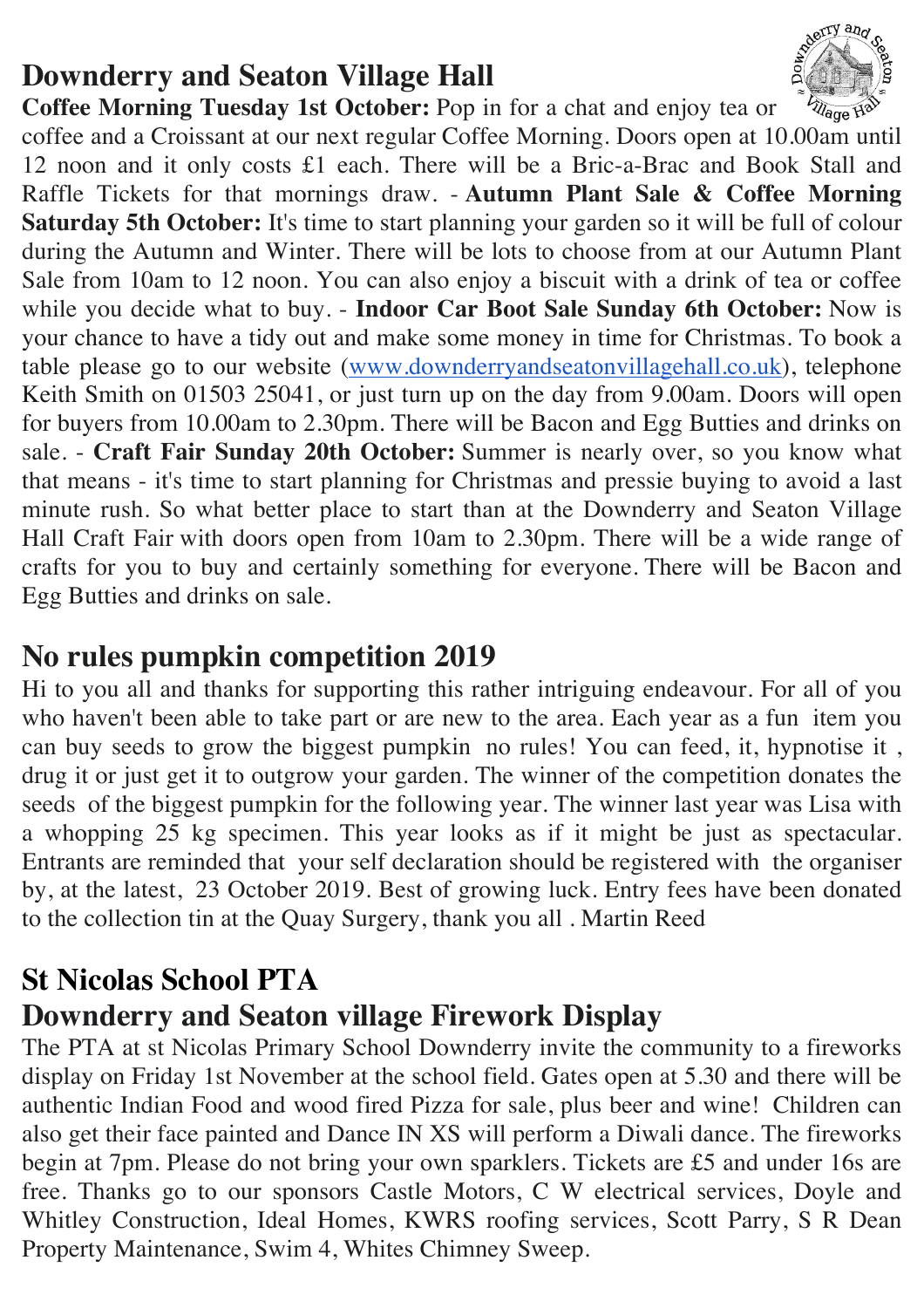# **Polbathic Players presents…….Aladdin 2020**

Friends, Romans and village folk! Lend me your ears.... September sees the commencement of rehearsals for our 2020 pantomime 'Aladdin'.

Putting on a pantomime is a lot of fun and we are always looking for new people to join our friendly group. Not only do we need cast members (large and small roles, speaking and non-speaking parts), we also have a lot of non-acting roles to fill for those who enjoy being creative. Costume and prop makers, scenery painters, stage crew, etc. No experience is required, just enthusiasm. If you are interested, please contact

Sam 07952 947254 or Kim 07803 125235 for more information. REHEARSALS start 12<sup>th</sup> September and are every Monday and Thursday at 7.30pm in the Polbathic Village Hall. Those with non-acting roles do not need to attend all rehearsals. Performance dates are at the end of January 2020. Why not come along, make new friends and join the fun!

# **Bus and Train - Improved Rail Timetable from December**

We hope you have found, during the summer, that the new train and bus times and routes have been useful. The improved train frequencies (and better trains) appear to have been popular. There will be considerable increases in frequency on the railway from mid-December:

Mondays to Fridays :

- westbound to Penzance generally a half-hourly service at St Germans from 0632 till 1853
- then an hourly service until 2354, including the 1604 from Paddington, calling at St Germans at 1945 (we have been requesting this mid-evening service for a long time)
- eastbound trains with a similar frequency to the present in peak times
- then a largely hourly service, including trains to Plymouth or Exeter at 1028 and 1133 (at last that mid-morning gap is being filled)

Saturdays:

- westbound services largely hourly from 0740 till 2042. We are hopeful that at a future date we'll get a final Saturday train an hour later, at 2140
- eastbound services will vary between half-hourly and hourly, and will include two mid-morning trains to Exeter or Plymouth as on weekdays
- last train to Plymouth at 2251 (this one starts at Newquay). Sunday services:
- not much changed, though the first train to Plymouth will be at 1031.

On weekdays and Saturdays there will be a number of direct trains to and from Cardiff. One of the disappointing features of the December timetable is that there are fewer weekday direct services to London - though the number of direct services from London will increase! Don't forget to let us know what sorts of changes you'd like to see either with buses or trains (email: sgrug@railholiday.co.uk). And look out for the new train timetable, probably with the December Nut Tree.

Alan Cousins, St Germans & Area Public Transport Group, 01503 230106

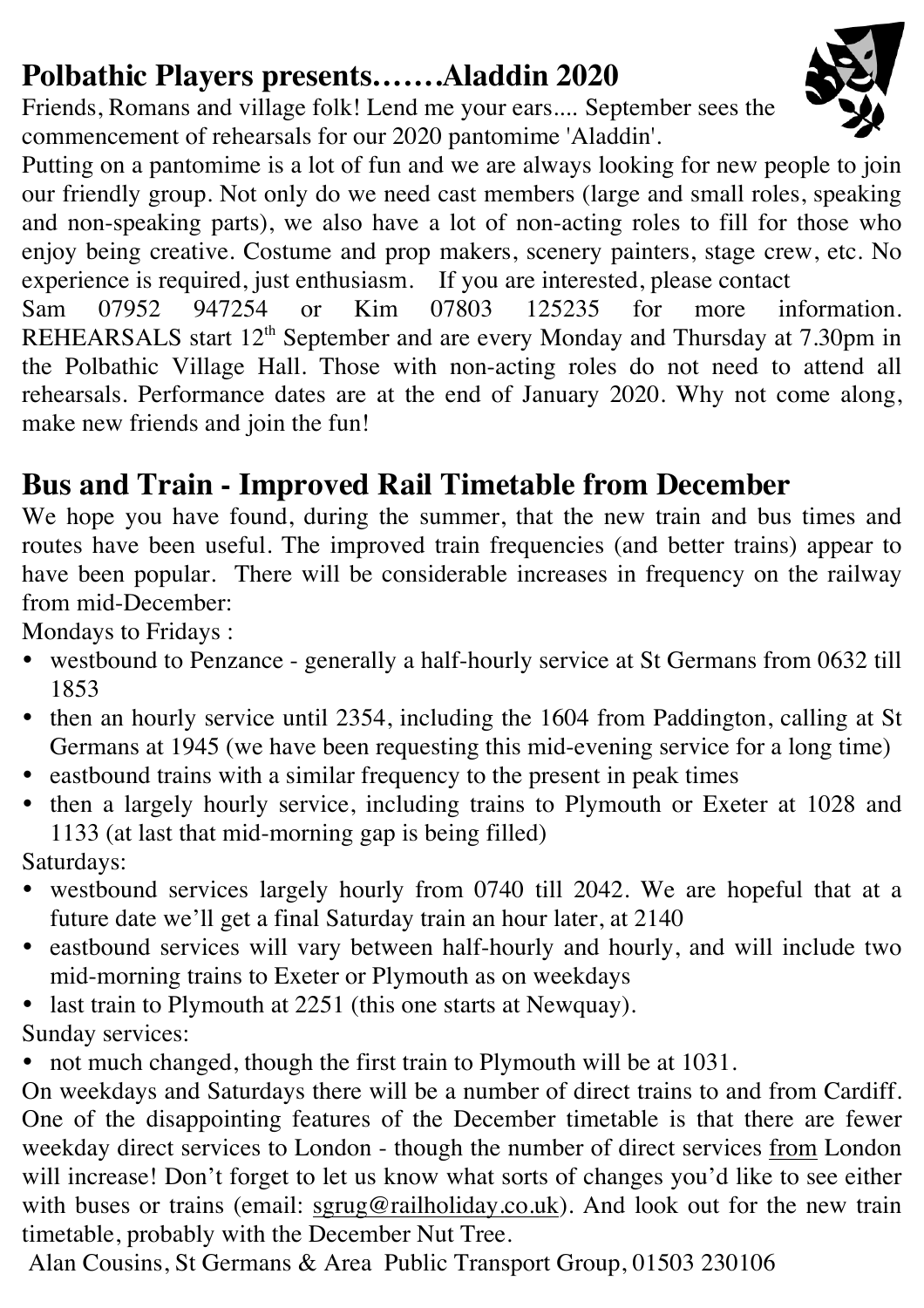|  | Downderry and Seaton Community Bus - |  |
|--|--------------------------------------|--|
|  |                                      |  |

| TO BOOK SEATS TELEPHONE DOWNDERRY (01503) 250055 Mon-Fri 9.00am-5.00pm              |    |                                                                 |               |                         |               |               |  |
|-------------------------------------------------------------------------------------|----|-----------------------------------------------------------------|---------------|-------------------------|---------------|---------------|--|
| No Weekends, and no chasing Bev down at the pub to make a booking - Bev might bite! |    |                                                                 |               |                         |               |               |  |
| <b>DATE</b>                                                                         |    | <b>DESTINATION</b>                                              | <b>DEPART</b> | <b>LENGTH OF</b>        | <b>FARES</b>  |               |  |
|                                                                                     |    |                                                                 |               | <b>STAY</b>             | <b>SINGLE</b> | <b>RETURN</b> |  |
| Oct                                                                                 |    |                                                                 |               |                         |               |               |  |
| Tuesday                                                                             | 1  | Plymouth                                                        | 9.30 am       | 4 Hours                 | £2.70         | £3.90         |  |
| Wednesday                                                                           | 2  | <b>EXETER</b>                                                   | 9.30 am       | 4 Hours                 | £5.60         | £7.20         |  |
| Monday                                                                              | 7  | Looe                                                            | 11.30am       | 4 Hours                 | £1.50         | £2.10         |  |
| Tuesday                                                                             | 8  | Plymouth                                                        | 9.30 am       | 4 Hours                 | £2.70         | £3.90         |  |
| Wednesday                                                                           | 9  | Tavistock Goosey Fair                                           | 9.30 am       | return 3.00pm from Tavi |               | £5.50         |  |
| Thursday                                                                            | 10 | Liskeard                                                        | 9.30 am       | 2 Hours                 | £1.90         | £2.60         |  |
| Saturday                                                                            | 12 | <b>Trago Mills</b>                                              | $2.00$ pm     | 2.25 Hours              | £3.00         | £3.40         |  |
| Tuesday                                                                             | 15 | Plymouth                                                        | 9.30 am       | 4 Hours                 | £2.70         | £3.90         |  |
| Wednesday                                                                           | 16 | <b>TRURO</b>                                                    | 9.30 am       | 4 Hours                 | £4.60         | £6.20         |  |
| Thursday                                                                            | 17 | Liskeard                                                        | 9.30 am       | 2 Hours                 | £1.90         | £2.60         |  |
| Friday                                                                              | 18 | Coffee Morning + 300 club, Village Hall, 10.30-12.00 noon £1.00 |               |                         |               |               |  |
| Tuesday                                                                             | 22 | Plymouth                                                        | 9.30 am       | 4 Hours                 | £2.70         | £3.90         |  |
| Thursday                                                                            | 24 | Liskeard                                                        | 9.30 am       | 2 Hours                 | £1.90         | £2.60         |  |
| Friday                                                                              | 25 | <b>TOTNES</b>                                                   | 9.30 am       | 4 Hours                 | £4.10         | £5.70         |  |
| Monday                                                                              | 28 | AGM, 7.30pm, D+S Village Hall, nibbles afterwards               |               |                         |               |               |  |
| Tuesday                                                                             | 29 | Plymouth                                                        | 9.30 am       | 4 Hours                 | £2.70         | £3.90         |  |
| Thursday                                                                            | 31 | Liskeard                                                        | 9.30 am       | 2 Hours                 | £1.90         | £2.60         |  |
| Nov                                                                                 |    |                                                                 |               |                         |               |               |  |
| Monday                                                                              | 4  | Looe                                                            | 11.30am       | 4 Hours                 | £1.50         | £2.10         |  |
| Friday                                                                              | 8  | Tavistock                                                       | 9.30 am       | 4 Hours                 | £3.60         | £5.15         |  |
| Saturday                                                                            | 9  | <b>Trago Mills</b>                                              | $2.00$ pm     | 2.25 Hours              | £3.00         | £3.40         |  |
| Wednesday                                                                           | 20 | <b>TRURO</b>                                                    | 9.30 am       | 4 Hours                 | £4.60         | £6.20         |  |
|                                                                                     |    | Under 5's to be accompanied by a responsible adult.             |               |                         |               |               |  |

**Downderry Bus 300 Club** It was lovely to see so many jolly people at our SEPTEMBER coffee morning held on Friday 20th. September. Two draws took place for both August and September months. August winners= 1st. No. 146 Val Bulpitt, 2nd. No. 37 Margaret Walters, 3rd. No. 56 John Batten and the September winners= 1st. No. 20 Downderry Village Hall, 2nd. No. 162 Tess Peck, 3rd. No. 61 Yvonne Byles. However, 11 members did not renew their number in time for the draw-sorry-you have to be paid to date to win, better luck next time!!! The OCTOBER coffee morning will be held in the village hall on FRIDAY 18th. at 10.30 a.m. Thank you JO WOODLEY.

#### **TOUR DE MOOR 2019** - Sunday 13th October

#### **A charity cycling event on Dartmoor in aid of St Luke's Hospice, Plymouth**.

For the fifth year running Chris & Gail Brett will be taking part and hope to collect as many sponsors as possible. By kind permission of Kim & Richard we will put a sponsor form in the shop in Downderry or alternatively you can sponsor us using the following link;- https://www.justgiving.com/fundraising/C-GBrett Thank you in advance.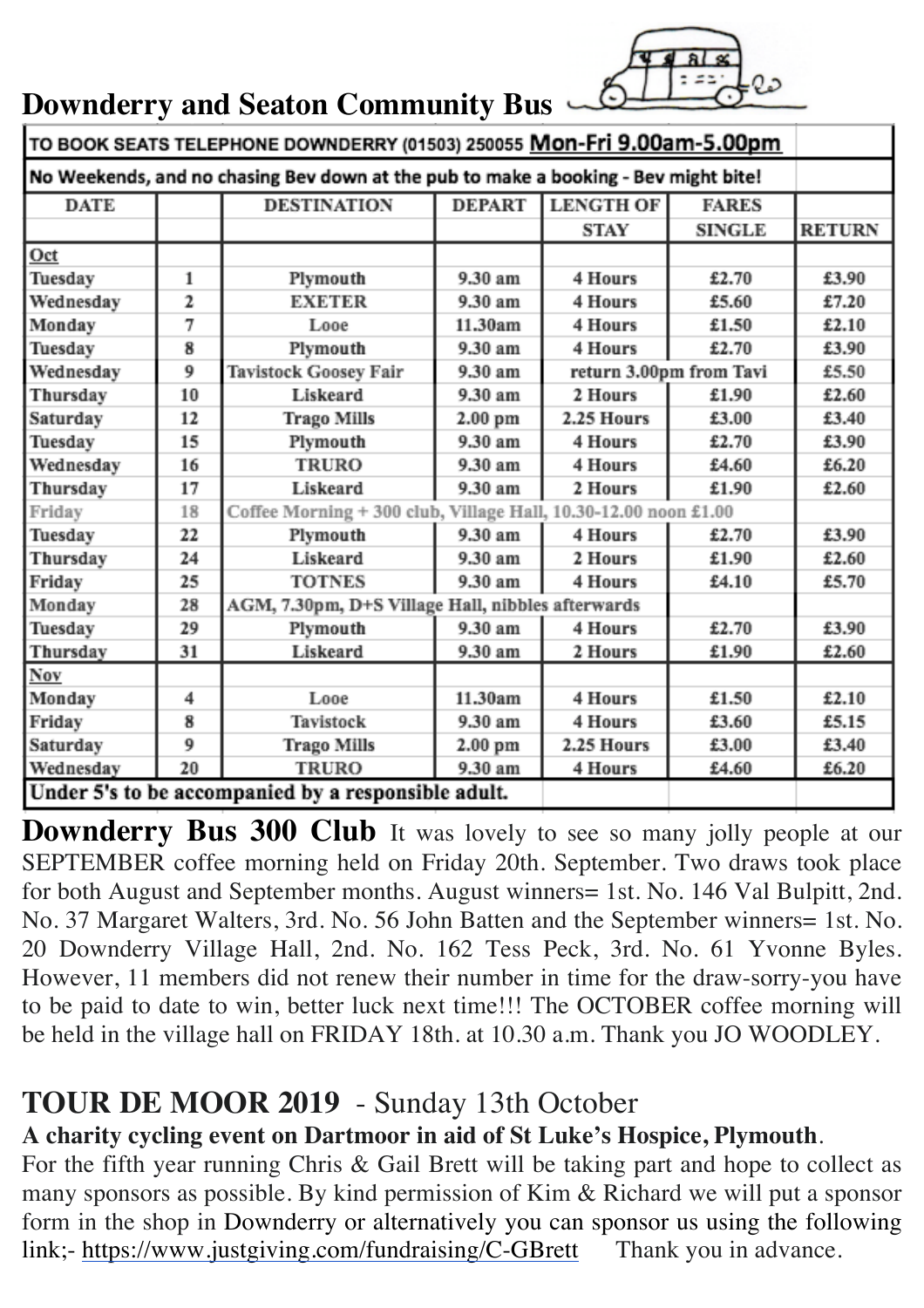# **Save the Children**

COFFEE MORNING SAT 19TH OCTOBER, 10.30-1.00 Downderry &

Seaton Village Hall**.** ENJOY a tea/coffee and cake or delicious home made soups; also on sale, home made jams, chutney and marmalade, cakes, toys , plants and gardening bits. In the UK Save the Children is working to improve the chances of the millions of children living in poverty. It's well known that children from poor families tend to do less well than those from wealthier backgrounds, both in school and at work. So we're focusing on the most deprived areas in the UK. We are setting up partnerships between key agencies and individuals , including parents, headteachers, GPs, Sure Start centre managers, health visitors, youth workers, housing managers and family support workers . Another programme called FAMILIES CONNECT supports parents and children to learn together through an 8 week course, which increases parents' skills and confidence to support their child's learning. Only a small fraction of children's learning takes place at school, so the better the home environment, the better the child's learning can be. The programme provides a series of activities, techniques and games that parents and carers can do with their children at home. Each activity encourages parents and children to spend quality time together by talking about specific topics improving their literacy language, numeracy and emotional development. We'll continue to stand up for children here at home who are facing poverty through our campaign work. At the highest levels of government we press for significant policy change. Right now, we're asking leaders to ensure all children get the support they need in their early years to start school able to talk and ready to learn.

## **Thanks for Supporting Big Saturday**

We all know someone who has been touched by cancer. Over the past few years, I have known friends, colleagues and family who have all suffered because of it. Even those who beat it off are changed forever: it can leave you, and those close to you, feeling vulnerable and fearful. Thankfully, Cancer Research UK has been successful at improving the life chances of those affected by cancer and aims to, one day, find a cure. Therefore, I felt inspired to organise an event to raise funds for them and give us a last hurrah for summer at the same time: Big Saturday.

I would like to thank everyone who supported the Big Saturday at Seaton Beach Café on 31st August: those who played- Claire Croft, Mike Hartland, Zoe Millar, Charlie Harris, The DerryAirs, Rocksea, Mark Cornwall, Phil Hoose and Kenoby; Roland Monger for the disco and expertise, David Ball for his technical and performance skill, Louise Baines from Something Snazzy for the face painting; Gemma Casey's Yoga (whose group stretched out in the rain), Mark Cornwall for the brilliant posters, The Local Directory for advertising, Becky and Simon Wainwright for crafting with the kids (and several adults with crown envy), Barbara for her cakes, The Candy's for their expertise and support, Downderry Stores for selling tickets (and Sharon Broad for her constant reassurance when zero tickets sold made me freak out), whoever provided boxes of cupcakes, Salli Barnes for the lighting, KWRS roofing for all the tarpaulin, Gemma, John, Chloe and my family for support on the day and especially Nicky and

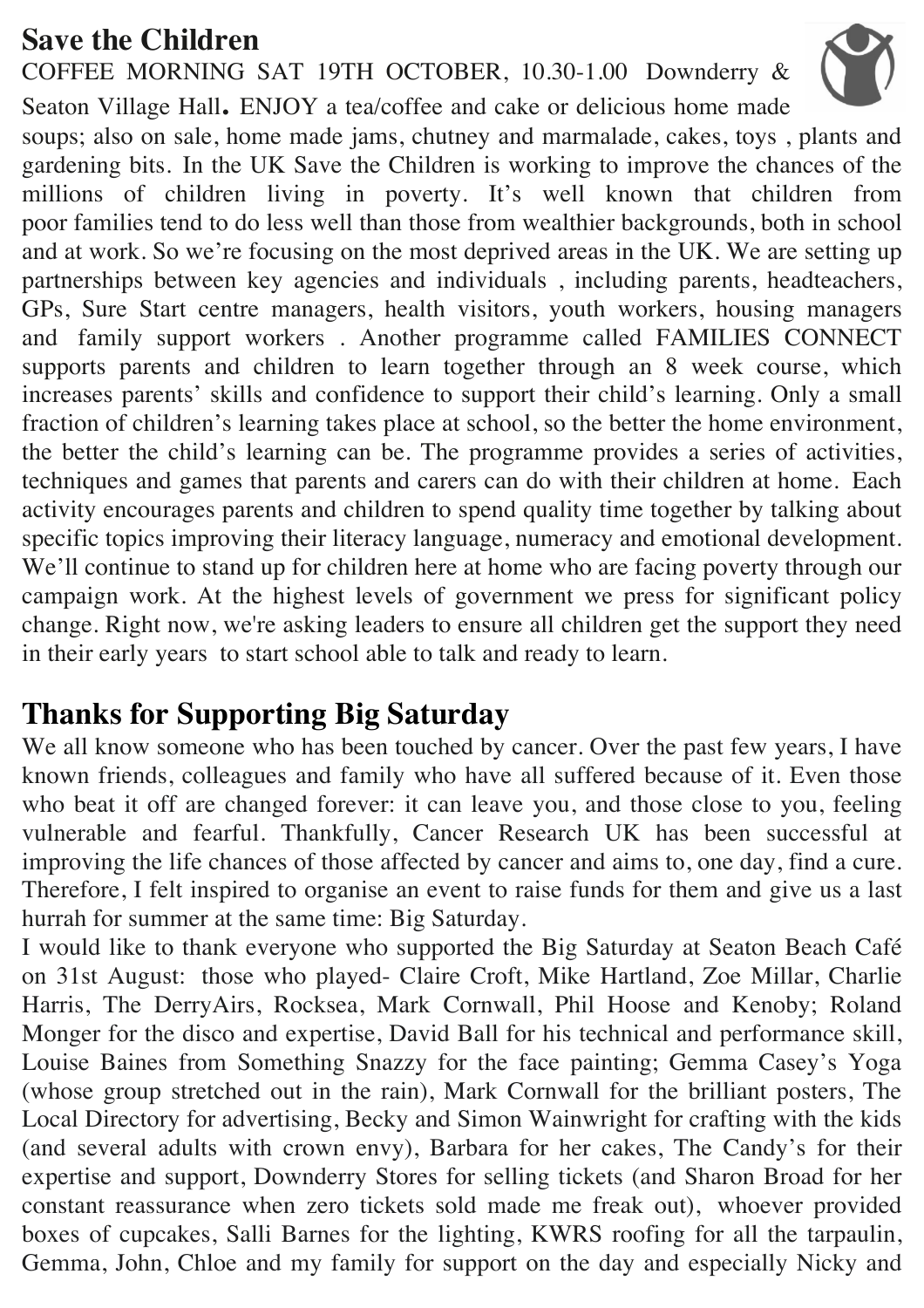Jemima for providing the location, food and staff free of charge. Jack and James, chefs at the Beach Café, were terrific as well as Becky who ran the bar; Di, Cheryl and the many other staff who were rushed off their feet yet chirpy the whole day. Raffle prizes were also donated by Windy Ridge, Halfway House – Polbathic, The Beauty Studio – Seaton, St Nicolas Primary, and many, various and gorgeous people from our village who donated wine, chocolate, artwork and CDs.

The list of people deserving of thanks is enormous – I sincerely hope I haven't forgotten anyone. It just goes to show what a fantastic place we live in, and I think you're brilliant. We all raised £1833.70 for Cancer Research and had fun in the process. Thanks again – for coming and for all the moral support! Shelley

#### **The Zone a Fresh Expression of The Methodist Church in Downderry The Chapel by the Sea**

The services for October are- Sunday 6th at 3pm. This is our Harvest Festival Service and will be taken by Mr Geoff Williams. There will be refreshments after the service. Anyone wishing to donate anything at this service,would they please bring along items that can be given to the Food Bank. We welcome everyone to join us. We also have Holy Communion On Sunday 13<sup>th</sup> October at 6.00pm With The Revd Iris Bray.

## **Open Hearts Open Borders**

The winter appeal has started for essential aid for refugees in Greece and France. Please only donate the following items as they are desperately needed. **Tinned food** - pulses and beans, chick peas, sardines and tuna, veg soups/fruit/veg. **Other household** -Long life milk, cooking oil, washing up liquid, detergent. **Clothing** - men women and children. New socks and underwear, hats scarves and gloves. Adult clothing in small and medium sizes only. No large sizes, and in good clean condition without rips or stains. **Baby care items** - Nappies, wetwipes, baby shampoo/bath wash. Buggies and pushchairs. **Shelter and warmth** - Tents, sleeping bags, blankets, towels, rucksacks and backpacks. **Hygiene** - Shower gel, soap, shampoo, conditioner, shaving foam, razors, deodorant, sanitary towels, adult nappies/pads nail cutters/files hairbrushes. **Other** - Mobile phones and charging cables, power banks, AAA batteries, torches, trainers in good clean condition sizes 39 - 42. Pans, frying pans, camping kettles. If you are able to donate any of these items then please pass to Lizzy in St Germans (Haparanda) or Biddy in Downderry (Coombe Park).Thanks in advance.

## **St Germans and District Twinning Association**

Come and join us for a full evening of great food and music. November 23rd is the date for our next Curry Evening. Tickets are £12.50 per head which includes a main course, dessert and accompaniments. We will have live music from the Cornish Groove Collective following the meal. Open to all - members, supporters and the wider community - anyone who fancies a fun night out! Please book your tickets in advance from Ann 232932, Biddy 250010 or Jeff 250928.